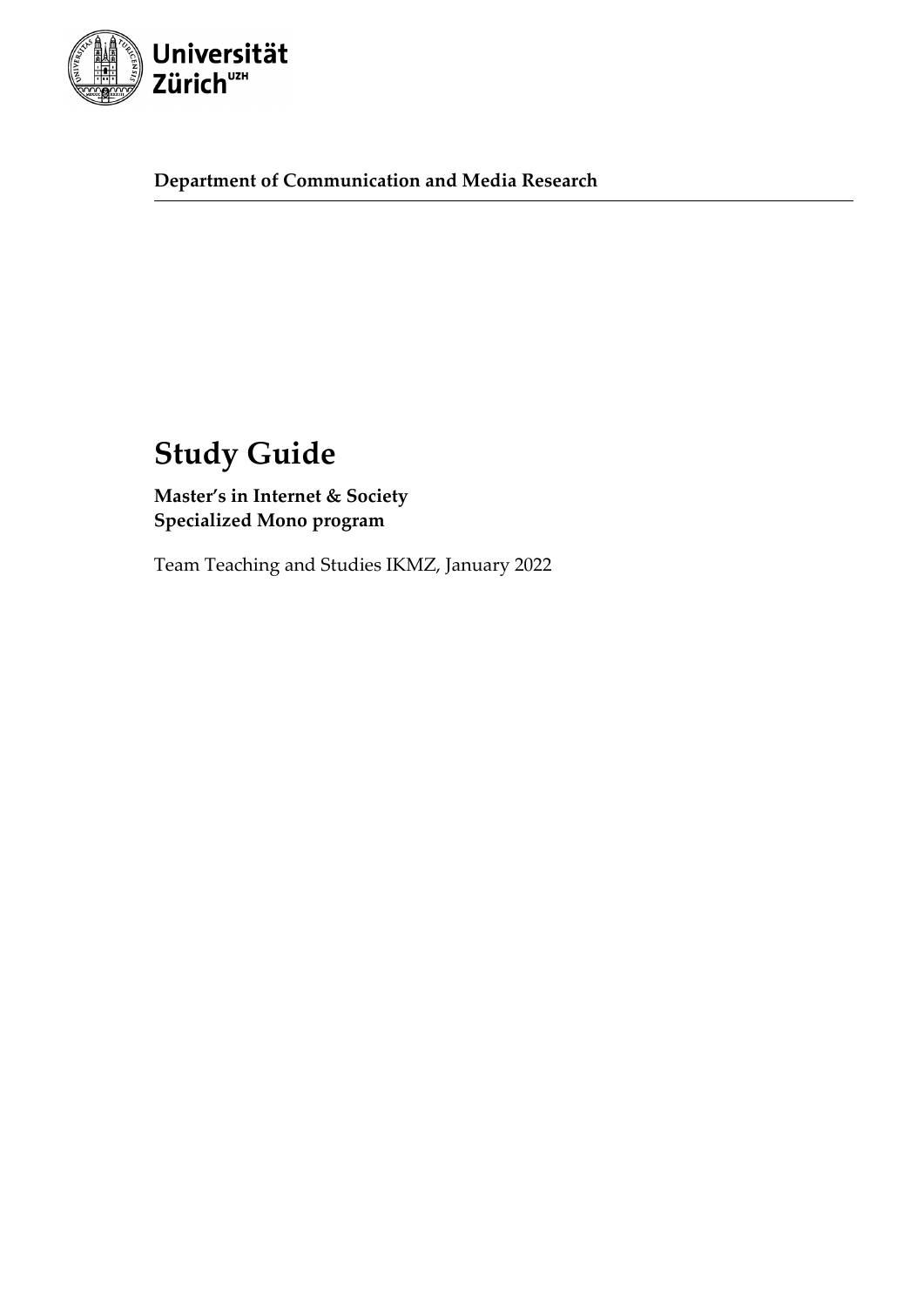# **Table of Contents**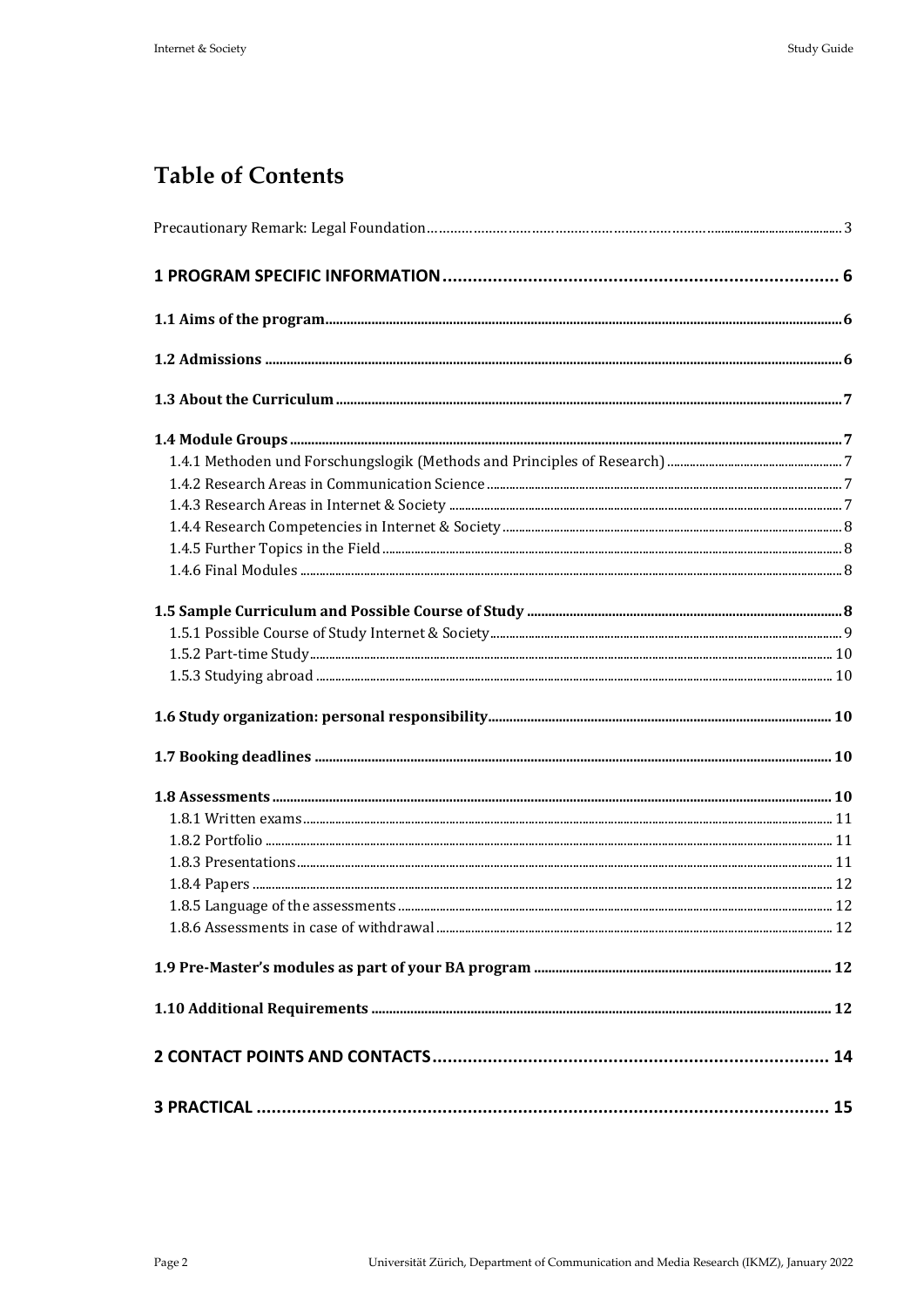# <span id="page-2-0"></span>**Precautionary Remark: Legal Foundation**

Please note that the following guidelines and the information contained therein are not legally binding. The Office of Student Affairs provides you with all essential information for planning and navigating your studies (in German):

[https://www.phil.uzh.ch/de/studium/rechtsgrundlagen/rechtsgrundlagen\\_master.html](https://www.phil.uzh.ch/de/studium/rechtsgrundlagen/rechtsgrundlagen_master.html)

The most important documents are briefly outlined in the table below.

| Document                                                                  | <b>Explanatory Note</b>                                                                                                                                                                                                                                                                                                                                                                                                     |
|---------------------------------------------------------------------------|-----------------------------------------------------------------------------------------------------------------------------------------------------------------------------------------------------------------------------------------------------------------------------------------------------------------------------------------------------------------------------------------------------------------------------|
| Rahmenverordnung                                                          | The Rahmenverordnung über die Bachelor- und Masterstudiengänge an der Philosophischen Fakultät der<br>Universität Zürich (RVO PhF) constitutes the legal framework for the Bachelor's and Master's programs at<br>UZH's Faculty of Arts and Social Sciences.                                                                                                                                                                |
| Studienordnung der<br>Studienprogramme der<br>Philosophischen<br>Fakultät | The Studienordnung implements and details the legal framework outlined in the Rahmenverordnung. It<br>consists of a general section (Allgemeiner Teil), which concerns the regulations that apply to all programs at<br>UZH's Faculty of Arts and Social Sciences, and of several appendices, each of which concerns one<br>particular study program (programmspezifische Anhänge, e.g. for Internet & Society, see below). |
| Programmspezifische<br>Anhänge zur<br>Studienordnung                      | Programmspezifische Anhänge outline the detailed regulations for each study program. The core element is<br>the study plan, which contains information concerning the structure of the program as well as the program<br>requirements. These requirements detail which modules students need/may choose to complete their<br>studies in this program.                                                                       |
| Modulkatalog                                                              | The Modulkatalog outlines all modules offered as part of a particular program. Some of these modules are<br>offered on a regular basis; others are offered on a semester-to-semester basis. For a full overview of<br>modules offered in any given semester, students may consult the online course catalog:<br>https://studentservices.uzh.ch                                                                              |
| Mustercurriculum                                                          | The Mustercurriculum outlines one way in which one can complete the program requirements. Note that<br>there are other ways of organizing your studies (cf. section on sample timetables below).                                                                                                                                                                                                                            |
| Wegleitung zu<br>einzelnen Programmen                                     | The Wegleitung or Study Guide informs you about the special features of the program or programs and<br>serves as an orientation guide for your studies. The guideline has an explanatory, non-regulatory<br>character.                                                                                                                                                                                                      |
| Wegleitung für das<br>Studium an der PhF                                  | In addition to the study guides for individual programs, UZH's Faculty of Arts and Social Sciences<br>provides further guidelines and explanatory documents. For more information, see<br>https://www.phil.uzh.ch/en/studium.html.                                                                                                                                                                                          |

Table 1: Classification of Program Documents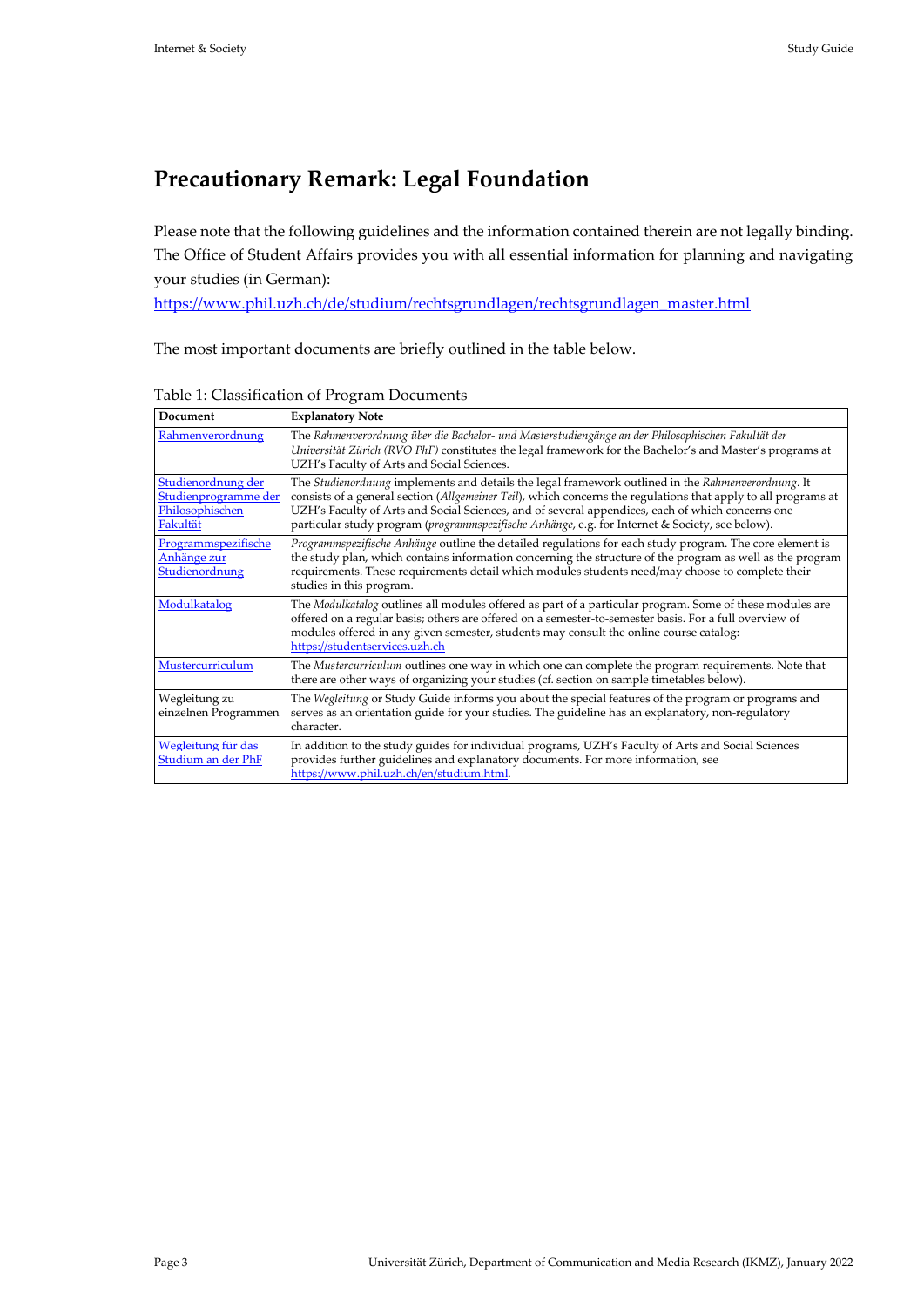# **Studying at IKMZ: A good Choice**

IKMZ dates back more than 100 years. It developed from a professorship for newspaper research that was established at the University of Zurich in 1903. Today, some 80 people do research, teach and work at IKMZ, supported by visiting lecturers and student assistants.

# *IKMZ's profile*

With 11 professorships and more than 1,000 students, IKMZ is Switzerland's largest department for communication and media research. According to international rankings, it is one of the leading communication departments in the world. It is strongly networked nationally and internationally. Members examine the individual, social, organizational, and societal conditions and effects of communication services that are (a) directed at small or large publics and (b) disseminated via news media, specialized media, social media, technology platforms and personalized communication services, primarily from a social science perspective,. To investigate these topics, IKMZ uses a broad spectrum of contemporary and innovative theories and analytical methods. These are constantly being further developed, taking into account the dynamic changes in the field.

IKMZ attaches importance to the scientific and practical relevance of its questions, addresses both challenges and opportunities in its work, takes international and interdisciplinary references into account, and strives for scientific and social influence in its publications and statements. In its Bachelor's and Master's programs, IKMZ teaches the entire breadth of the subject and focuses on topics that are currently being researched at the institute and debated in society.

#### *Relevance of communication science*

Communication science has become a leading discipline. Many political, economic, and cultural processes are fundamentally based on communication.

- In politics we can think about interpretive struggles, issue-setting, opinion-formation and influence, staging as well as understanding;
- in society, the equitable distribution and use of information and communication technologies;
- in business, product advertising, public relations, reputation management and crisis PR;
- in culture, identity construction and celebrity.

Other, overarching social challenges such as digitalization, globalization, polarization, and fragmentation often only acquire their significance during their communicative mediation and become public issues or problems.

IKMZ can draw on many years of experience and expertise. We can respond to current phenomena with proven theories, explanatory approaches, and research methods, and are not dependent on ad hoc reactions. Our engagement with media-technological upheavals does not start from scratch, but is based on evidence that is highly valuable for an appropriate assessment and estimation of future developments. Overall, the innovative capacity of IKMZ is fed by four sources:

- the continuous derivation of new knowledge from a treasure trove of previous experience,
- the continuous development of our methods and theories,
- the continuous dialogue with adjacent disciplines and those affected by current media change,
- the continuous exchange with our students who want to learn at the Institute and who constantly give the IKMZ new invigorating impulses.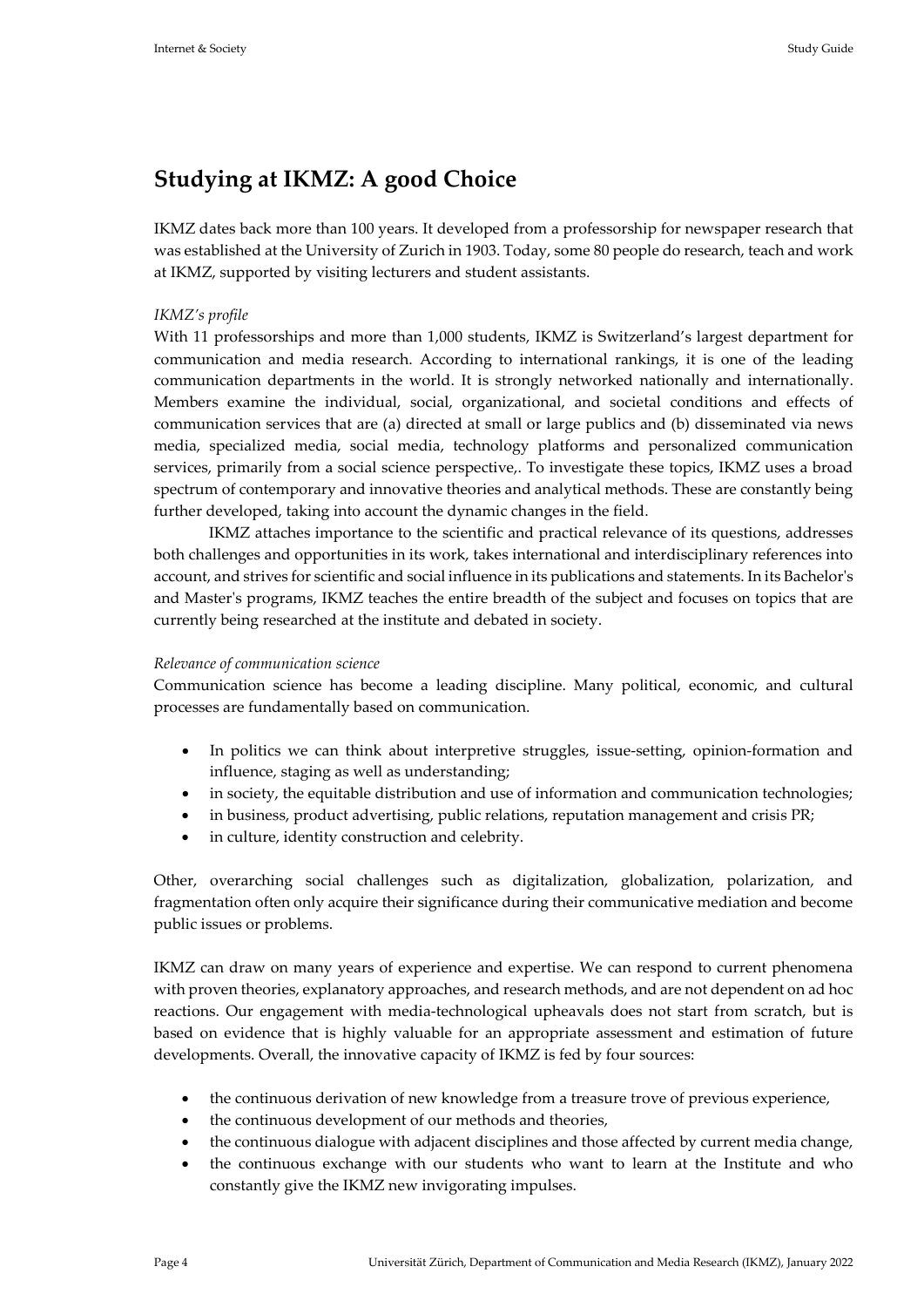#### *Aims of our teaching program*

IKMZ provides students with a comprehensive and well-founded education in communication studies at all levels of study– at the BA, MA and Doctoral levels. With our teaching, we aim to promote critical and independent thinking, to impart key analytical and methodological skills, and to make our graduates sought-after candidates in diverse sectors of the employment market - both within academia and outside. Our teaching is of high didactic quality and expects students to show initiative and a willingness to perform. We constantly modernize our study programs and network them with partner institutions; we promote mobility and exchange programs. We emphasize the relevance and timeliness of our course content and continuously evaluate our teaching quality with the help of student feedback. Program exit and career entry surveys among our graduates confirm the high value of an IKMZ degree for career opportunities. Growing parts of the course offerings, which are also aimed at international students, are taught in English. This increases the institute's attractiveness for cooperation with strategic partners as well as for relevant exchange and mobility programs.

On behalf of all employees of the department, we welcome you to IKMZ!

Team Teaching and Studies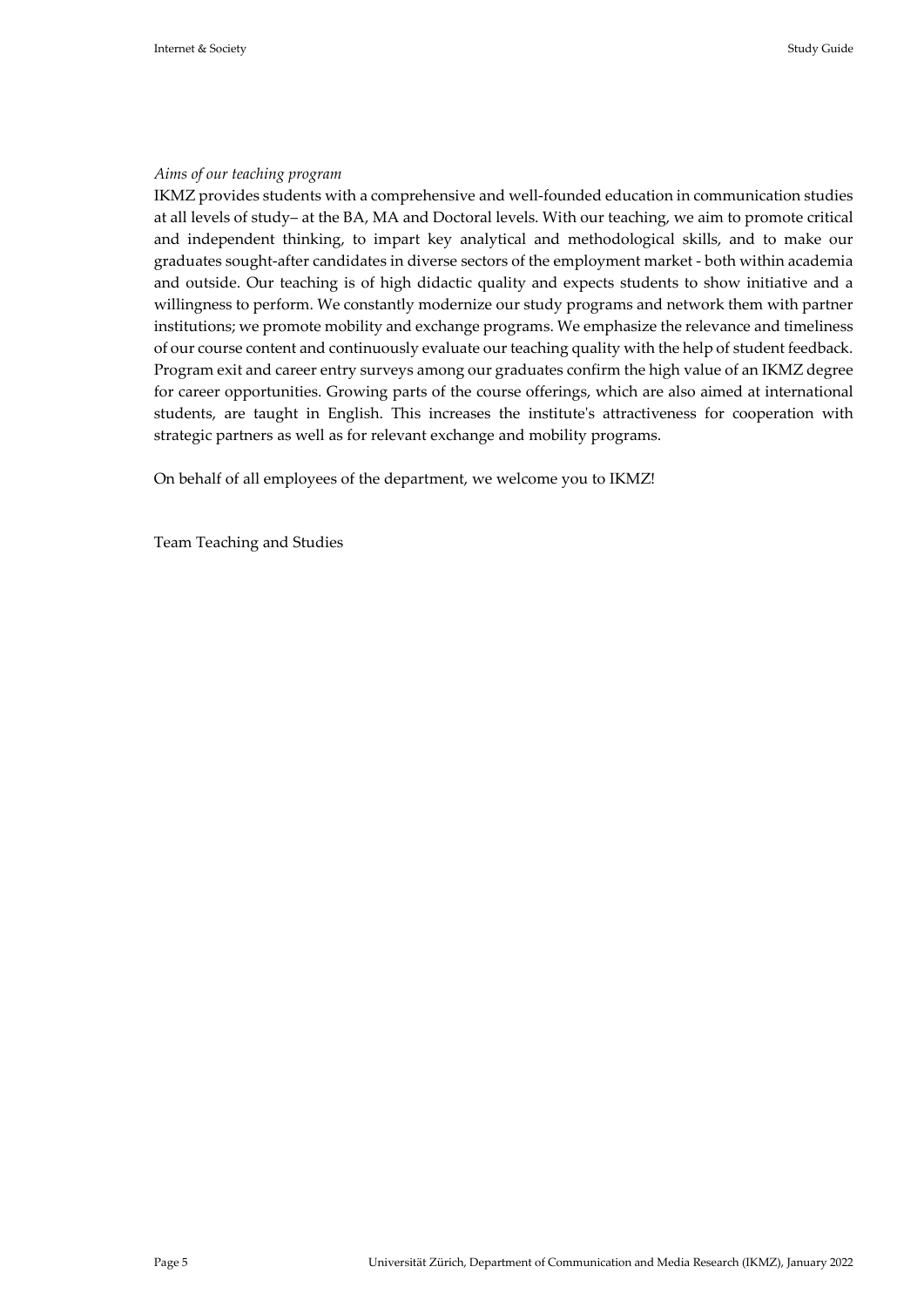# <span id="page-5-0"></span>**1 Program Specific Information**

# <span id="page-5-1"></span>**1.1 Aims of the program**

The specialized mono-master's program Internet & Society provides students with in-depth theoretical knowledge and up-to-date findings about the architecture and affordances as well as the economic, social, cultural, and political aspects of information and communication technologies. These skills enable students to plan, run and evaluate empirical projects on the preconditions and implications of Internet use, and on the opportunities and challenges of a constantly changing media ecosystem. Comprehensive expertise in how to analyze the transformational relationships between the Internet, individuals, and society, as well as profound knowledge of the methods and methodologies of the social sciences qualify students for management positions in media and information technology companies, public sector bodies, non-governmental organizations, and scientific institutions.

The program focuses on research, particularly on questions such as:

- What are the opportunities and challenges connected to current developments within the media, internet governance, and internet economics?
- How do various stakeholders/parties implement online communication strategies?
- How are online debates about issues of societal importance structured, and how can they be researched?
- How do people use digital media and with what individual-level and societal implications?

# <span id="page-5-2"></span>**1.2 Admissions**

Prerequisite for admission into the program is a Bachelor's degree in Communication & Media, other Social Sciences (e.g., Sociology, Political Science) or in Psychology amounting to at least 60 ECTS. Further requirements are:

- Very good English language skills at the academic level (in listening and reading as well as speaking and writing)
- Good grades in the Bachelor's program
- A motivation letter in English
- A recommendation letter in English (submitted directly by the referee)
- A scholarly paper written by the applicant in English
- At the request of the Admissions Committee:
	- further evidence of qualifications relevant to the study program
	- an admissions interview

Applicants without appropriate knowledge may be subject to additional requirements. The study program's Admissions Committee makes the decision on admission to the study program.

Information on admission requirements is set out in the program-specific appendix to the program's [study regulations.](https://www.phil.uzh.ch/dam/jcr:36c97728-7c79-45b3-83ce-a65881615123/STO_06M-7248-120_HS22.pdf) Information on the application process and formal admissions requirements can be found on the UZH Application  $&$  Admission webpages. The recommendation letter must be submitted directly by the referee together with the [evaluation form.](https://www.ikmz.uzh.ch/static/recomm_letter/RECOMM_LETTER.php) More information about the application and admission can be found on the [Internet & Society webpages.](https://www.ikmz.uzh.ch/en/studies/master/internet-society/application-and-admission.html)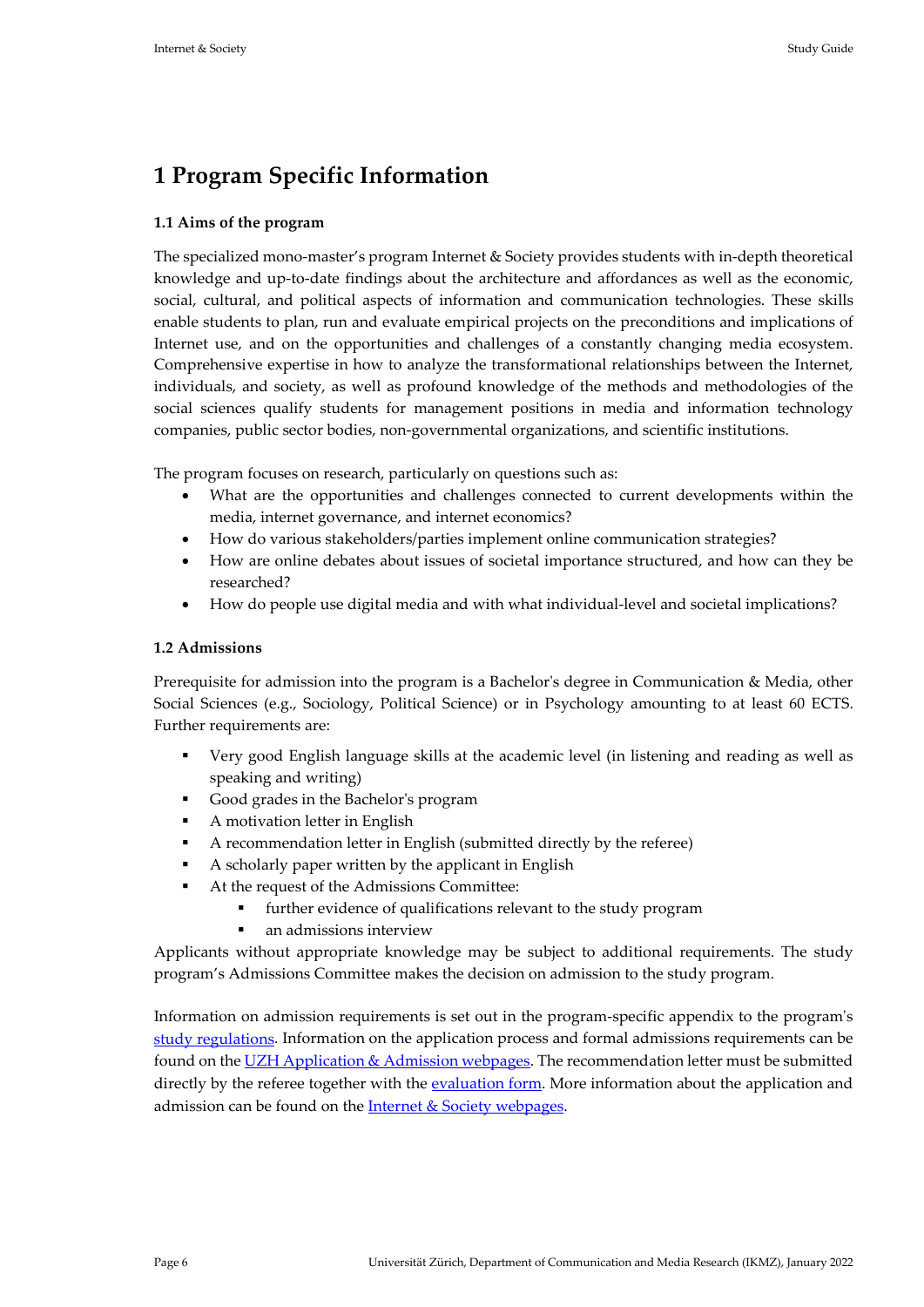UZH students [apply for the program change](https://www.students.uzh.ch/en/registration/subjectchange.html) at the Student Administration Office. Students with a degree in Communication Science and Media Research from the University of Zurich (Major / Minor) are exempt from submitting a paper and a recommendation letter.

# <span id="page-6-0"></span>**1.3 About the Curriculum**

All study programs at IKMZ contain various kinds of modules. We differentiate between compulsory modules (P*-Modules*), core elective modules (WP*-Modules*) and elective modules (W-*Modules*).

Compulsory modules are obligatory for all students of a certain program. If the student fails the class, a compulsory module can be repeated one more time. A repeat exam is offered in the same semester. A second failed attempt will lead to expulsion from the program.

Core elective modules are to be selected from a predefined area in a predefined scope, in accordance with program regulations. For core elective modules, no repeat exam is offered. After a failed attempt, students can book the module again in a later semester or the module can be substituted by another core elective module of the same module group.

Elective modules may be selected from a defined area, in accordance with program regulations. For elective modules, no repeat exams are offered. They can be substituted by other modules in later semesters.

#### <span id="page-6-1"></span>**1.4 Module Groups**

Study programs are divided into several, topical module groups. These module groups have different passing requirements, as defined in the *[Anhang zur Studienordnung](https://www.phil.uzh.ch/dam/jcr:36c97728-7c79-45b3-83ce-a65881615123/STO_06M-7248-120_HS22.pdf)* of the specific program. Some modules require the successful completion of another module. Those requirements are listed in the *[Modulkatalog](https://www.phil.uzh.ch/dam/jcr:9e54fcb2-c3ba-4ad2-b9d3-686b70bbe2d1/MK_06M-7248-120_Internet_&_Society.pdf)*. The *Modulkatalog* also shows when modules are offered. Some modules are offered in the fall (HS) and others in the spring semester (FS).

#### <span id="page-6-2"></span>**1.4.1 Methoden und Forschungslogik (Methods and Principles of Research)**

The modules in this group are mandatory and need to be completed before graduating.

- Multivariate Statistik (Multivariate Statistics) (6 ECTS)
- Wissenschaftstheorie und Forschungslogik (Theory of Science and Principles of Research) (6 ECTS)

Note that these modules are offered in German with support in English or the possibility to attend an English-language equivalent. If you have any additional requirements to fulfill, please consider the explanations in section 1.10.

#### <span id="page-6-3"></span>**1.4.2 Research Areas in Communication Science**

This module group contains all elective lectures for Master's level students at IKMZ. Elective modules can be booked without any prerequisites. To successfully complete this module group, at least two elective lectures of 6 ECTS each must be completed. Elective lectures are offered every semester. Check the [course catalog](https://studentservices.uzh.ch/uzh/anonym/vvz/index.html?sap-language=EN&sap-ui-language=EN#/details/2021/004/CGStudyProgramDetail/50918541/50000007/Faculty%2520of%2520Arts%2520and%2520Social%2520Sciences/50896640/Master%2520of%2520Arts%2520in%2520Social%2520Sciences%2520(Bologna%25202020)) for the current offerings.

#### <span id="page-6-4"></span>**1.4.3 Research Areas in Internet & Society**

This module group contains the specialized seminars in the Internet & Society program. To successfully complete this module group, at least three specialized seminars of 6 ECTS each must be completed. Specialized seminars are offered every semester. Check the [course catalog](https://studentservices.uzh.ch/uzh/anonym/vvz/index.html?sap-language=EN&sap-ui-language=EN#/details/2021/004/CGStudyProgramDetail/50918541/50000007/Faculty%2520of%2520Arts%2520and%2520Social%2520Sciences/50896640/Master%2520of%2520Arts%2520in%2520Social%2520Sciences%2520(Bologna%25202020)) for the current offerings.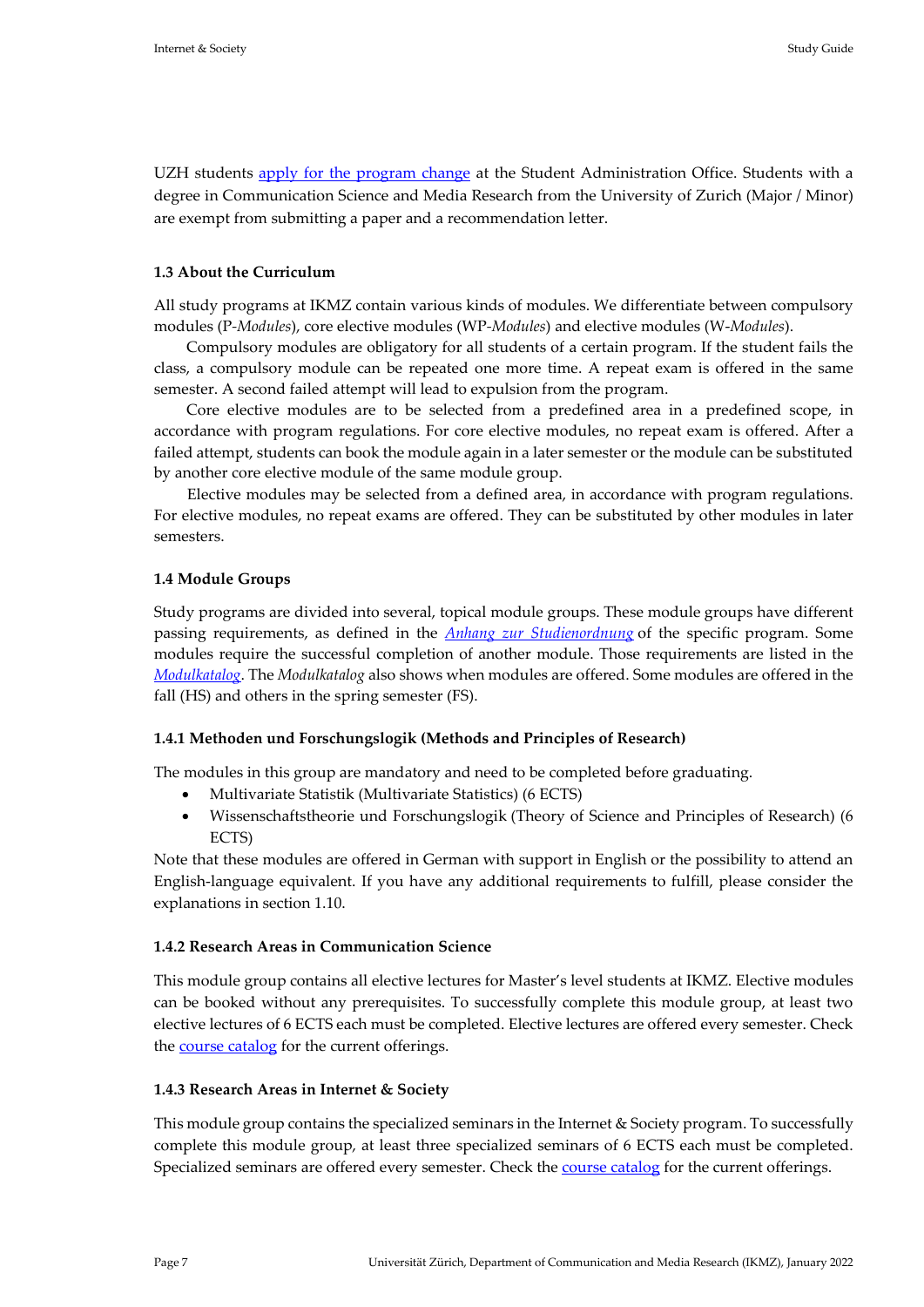### <span id="page-7-0"></span>**1.4.4 Research Competencies in Internet & Society**

This module group contains research seminars. To successfully complete this module group, at least two research seminars of 9 ECTS must be completed. There is one research seminar offered every semester. To book a research seminar, the module Multivariate Statistics must already have been successfully completed.

# <span id="page-7-1"></span>**1.4.5 Further Topics in the Field**

This module group contains modules from other study programs dealing with topics of communication science, internet, and society. To successfully complete this group at least 6 ECTS must be achieved. The modules are offered every semester. Check the [course catalog](https://studentservices.uzh.ch/uzh/anonym/vvz/index.html?sap-language=EN&sap-ui-language=EN#/details/2021/004/CGStudyProgramDetail/50918541/50000007/Faculty%2520of%2520Arts%2520and%2520Social%2520Sciences/50896640/Master%2520of%2520Arts%2520in%2520Social%2520Sciences%2520(Bologna%25202020)) for the current offerings. For students who decide to study one or two semesters abroad, modules completed at the partner university can be credited to this module group.

### <span id="page-7-2"></span>**1.4.6 Final Modules**

To graduate, students must complete the modules «Master's Thesis" (30 ECTS) and «Master's Colloquium" (6 ECTS). To book the Master's thesis and the colloquium, students must have completed all modules from the module group *Methoden und Forschungslogik* (section 1.4.1.) The Master's thesis process starts with the compulsory preliminary meetings. These take place at the end of each semester and are announced on the **homepage** and by e-mail. In the preliminary meeting, you will be informed about the procedure as well as possible topics of your Master's thesis. Following the preliminary meeting, you will draft an exposé. This serves as a basis for the decision about thesis supervision. The supervision agreement is a prerequisite for the booking of the Master's thesis module. The Master's thesis is accompanied by a colloquium. Whether you book the colloquium in the first or second semester of the Master's thesis depends on the supervisor. You can find more information about the completion of your Master's degree on our website under [Graduation](https://www.ikmz.uzh.ch/en/studies/master/degree.html) and on the page of the Faculty [of Arts and Social Sciences.](https://www.phil.uzh.ch/en/studium/studentservices/abschluss/master.html)

#### <span id="page-7-3"></span>**1.5 Sample Curriculum and Possible Course of Study**

In the following diagram, you will find our recommended course of study. This shows you a feasible way to complete the program within the standard period of study.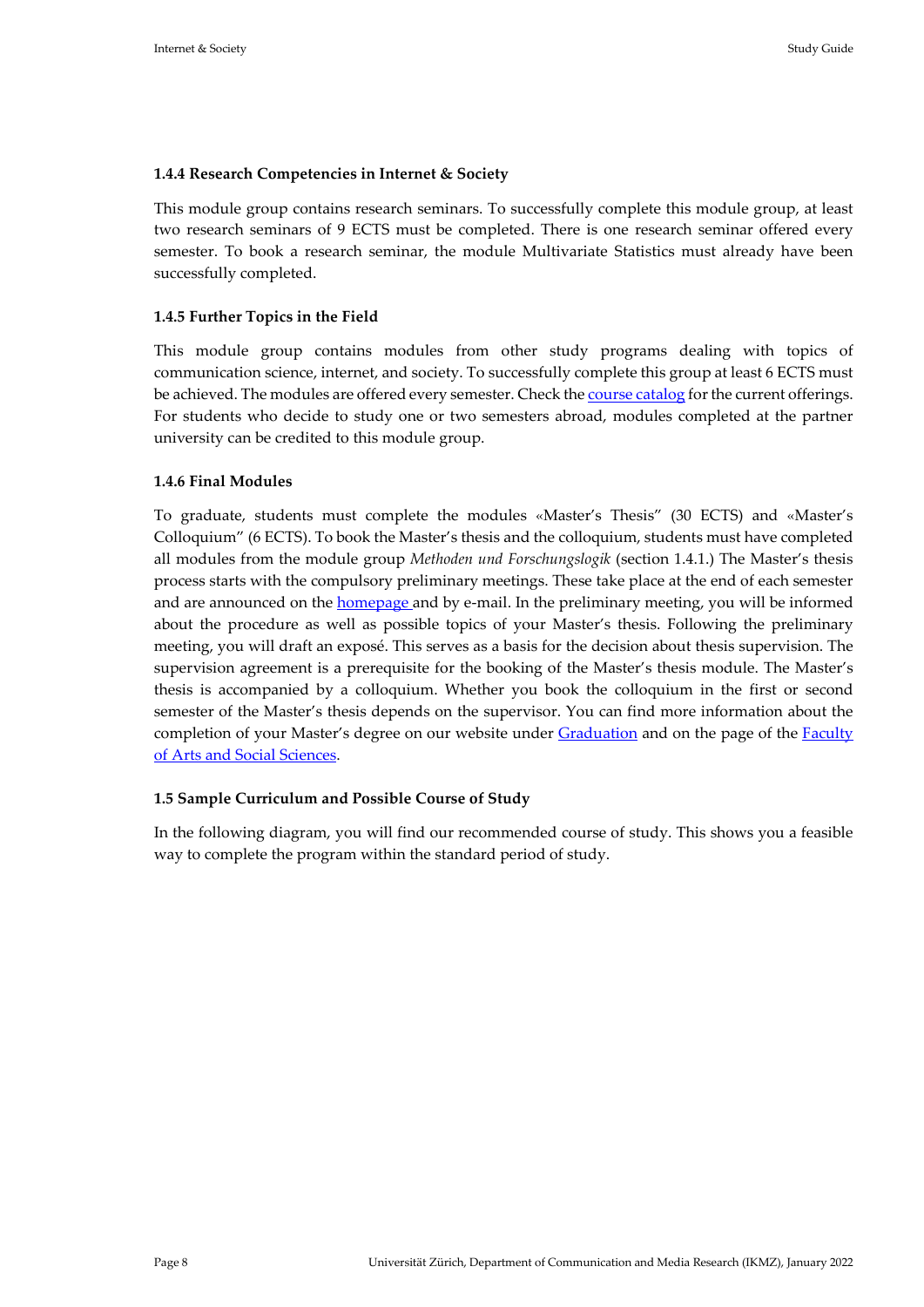# <span id="page-8-0"></span>**1.5.1 Possible Course of Study Internet & Society**



the fall semester). No claims can be derived from this.

A possible course of study in the specialized mono program Internet & Society starts in an autumn semester (HS) with the mandatory module «*Multivariate Statistik*». In the following spring semester (FS), the mandatory module «*Wissenschaftstheorie und Forschungslogik*» will be completed. We recommend taking an elective lecture from the module group "Research Areas in Communication Science" as well as two specialized seminars from the group "Research Areas in Internet & Society" in the first semester parallel to the mandatory module. For students who do not intend to study abroad, we recommend taking an elective module from the group "Further topics in the Field" in the first semester as well. Following the sample curriculum, you then choose another elective lecture, another specialized seminar, and one module from "Further Topics in the Field" in the second semester. In parallel, you start with the first research seminar. In the third semester you complete the second research seminar as well as 12 ECTS from "Further Topics in the Field", this is also the semester where you start your Master's thesis. Depending on your supervisor, you will book the colloquium either in the third or fourth semester. In the fourth semester, you then complete your Master's thesis.

The "*[Mustercurriculum"](https://www.phil.uzh.ch/dam/jcr:24604676-b737-49e0-90e6-b1a6761b8509/06M-7248-120_Internet_&_Society.pdf)* (MC) suggests how you could distribute the modules to complete the program within the standard period of study. However, you are also free to organize your studies differently.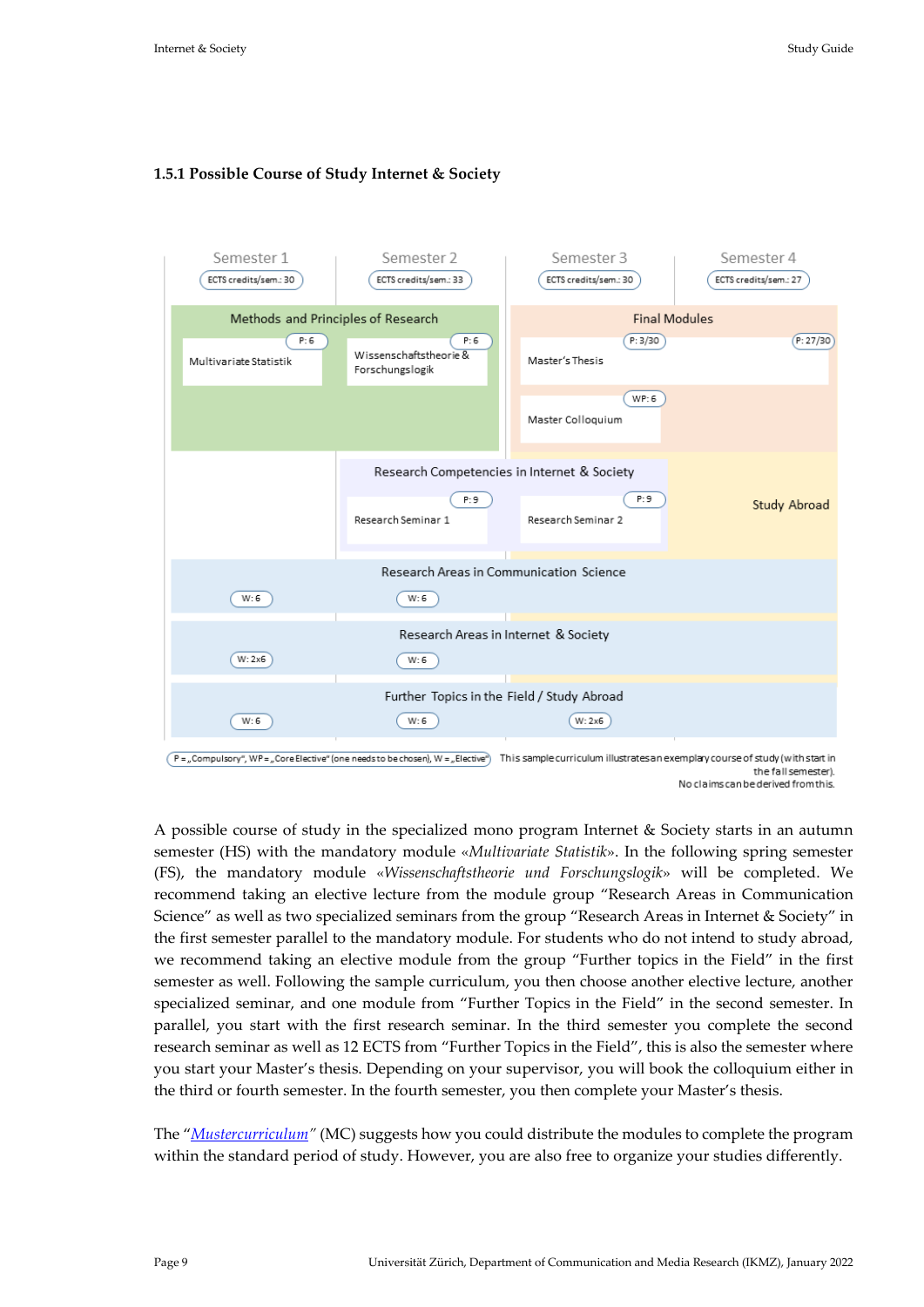### <span id="page-9-0"></span>**1.5.2 Part-time Study**

This study program can be completed in [part-time study.](https://www.studienberatung.uzh.ch/en/studieneinstiegsphase/gestaltungdesstudiums.html) Relevant for planning are mostly modules that require the completion of other modules. You can find all requirements for modules in the *[Modulkatalog](https://www.phil.uzh.ch/dam/jcr:9e54fcb2-c3ba-4ad2-b9d3-686b70bbe2d1/MK_06M-7248-120_Internet_&_Society.pdf)*. Part-time enrollment in the program extends your study time.

# <span id="page-9-1"></span>**1.5.3 Studying abroad**

An exchange semester during your studies is a great way to gain experience abroad and get to know new worlds - literally. For students of communication science, an experience abroad is a «must" – and it will never be as easy again to spend time abroad; living, learning, and making friends for life. The third and fourth semesters are especially well suited if you would like to spend a semester of your studies at another university. IKMZ is happy to support you in this!

During your studies, you can study at a foreign university without having to extend your study time. You can choose from over a hundred destinations worldwide. If your dream destination (or department) is not on the list, you have the possibility o[f self-organizing the exchange stay.](https://www.int.uzh.ch/en/out/self.html)

Before you go abroad, make sure that your achievements are recognized with a credit recognition agreement. Contact us or visit our information event on studying abroad in your first semester (every autumn semester). The UZH [Global Student Experience \(GSE\)](https://www.int.uzh.ch/en.html) department is happy to help you organize your semester abroad. Specific information on the possibilities at IKMZ can be found on our website's [International](https://www.ikmz.uzh.ch/en/studies/study-mobility.html) section. For more questions on studying abroad, please contact us: [mobility@ikmz.uzh.ch](mailto:mobility@ikmz.uzh.ch)

# <span id="page-9-2"></span>**1.6 Study organization: personal responsibility**

When studying one of the communication and media science programs, personal responsibility is an absolute must. Manage yourself and your studies and take your future into your own hands. What does that mean in concrete terms? The so-called duty to inform applies throughout the University of Zurich: You are obliged to understand the regulations that you can find on the website of the department, the faculty, and the university. You cannot rely on being specifically informed by the department or the university about deadlines and other regulations. You are required to read the email messages in your UZH account. It is best to forward your UZH mails to your main personal account if you do not plan to check it regularly.

# <span id="page-9-3"></span>**1.7 Booking deadlines**

Module bookings are made using the online booking tool. The **booking deadlines** are announced on the website of the University of Zurich. These deadlines are binding! Please note that for modules offered by other faculties (schools), the booking deadlines of the respective school apply. Please also note that registering on UZH's e-learning system (OLAT) or registering for a course directly with a school, department, or instructor does not release you from booking the corresponding module. The department does not make any subsequent bookings or re-bookings. Step-by-step instructions for module booking can be found in the [general study guide](https://www.phil.uzh.ch/dam/jcr:f2ff857e-720b-4619-9b49-eae97cff49a2/B2020_Allg_Wegleitung_HS19.pdf) of the Faculty of Arts and Social Sciences (in German) under chapter 5.1.6 and on the **Studies website**.

#### <span id="page-9-4"></span>**1.8 Assessments (exams)**

The provisions of the *Rahmenverordnung der [Philosophischen Fakultät](http://www2.zhlex.zh.ch/Appl/zhlex_r.nsf/0/CA42370848241342C12583400037F894/$file/415.455.1.pdf)* apply. By booking a module, you commit yourself to providing the assessment (exam) published in the course catalog. If you do not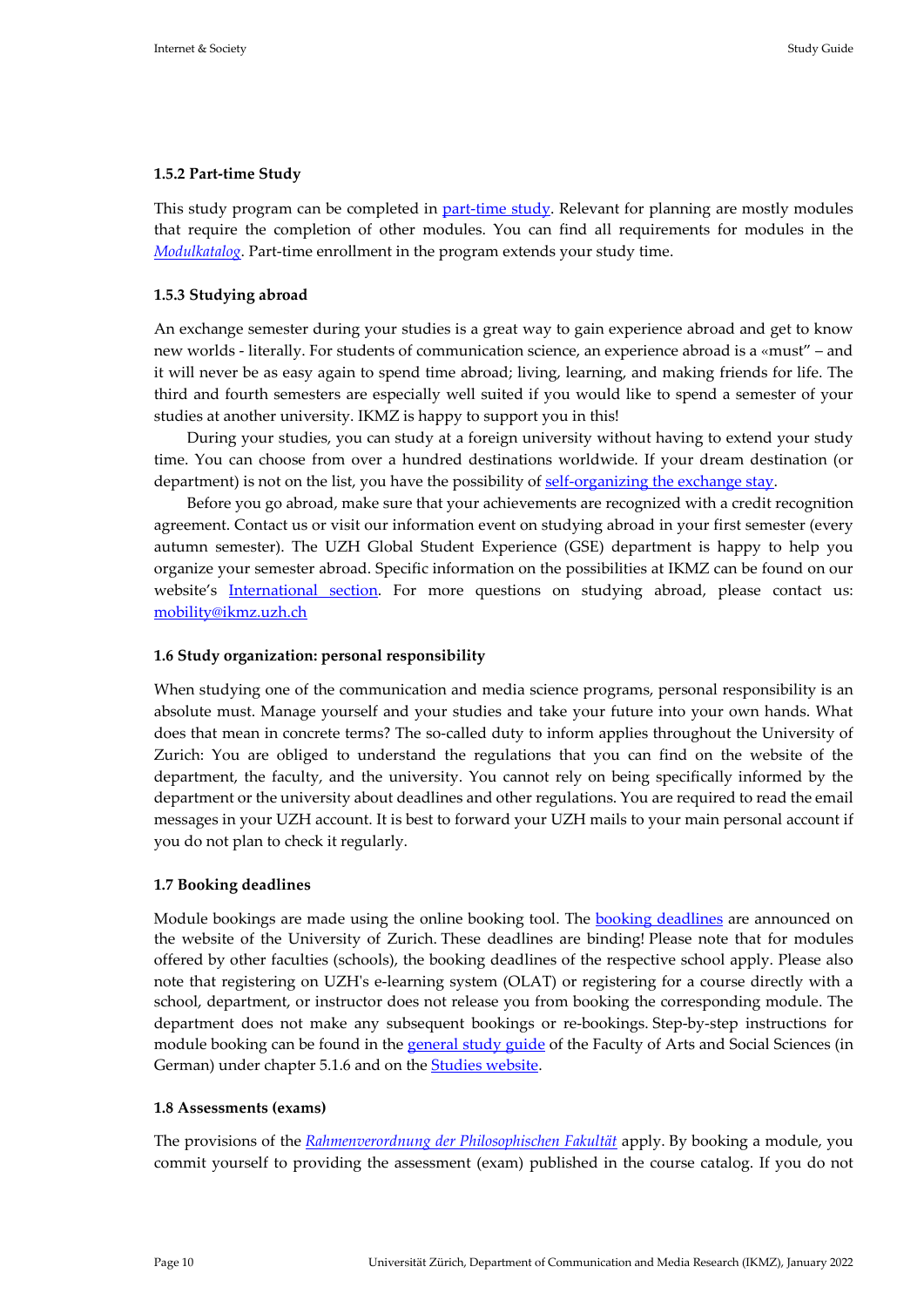provide the assessment (exam), the module will be assessed as "failed" (grade "1"). Assessments (exams) consist of either one component or a portfolio (several different components).

#### <span id="page-10-0"></span>**1.8.1 Written exams**

The examination dates are noted in the online [course catalog](https://studentservices.uzh.ch/uzh/anonym/vvz/index.html?sap-language=EN&sap-ui-language=EN#/details/2021/004/CGStudyProgramDetail/50918541/50000007/Faculty%2520of%2520Arts%2520and%2520Social%2520Sciences/50896640/Master%2520of%2520Arts%2520in%2520Social%2520Sciences%2520(Bologna%25202020)) under "Requirements". As a rule, written examinations take place on the last or penultimate semester date. The instructors will also inform you during the first week of the semester.

According to the *[Rahmenverordnung](http://www2.zhlex.zh.ch/Appl/zhlex_r.nsf/0/CA42370848241342C12583400037F894/$file/415.455.1.pdf)* of the Faculty of Arts and Social Sciences, you must report a reason for inability to attend the exam immediately to the program coordination and provide the appropriate documentation (as outlined in the In the event of illness, you can submit a written withdrawal request up to five working days after the date of the assessment. Fill in [this form](https://www.ikmz.uzh.ch/dam/jcr:80714d98-806c-48ea-90f0-acd69fbbd4ca/gesuch_klausurabmeldung_08.2019.pdf) and mail it with the scanned doctor's certificate to programmkoordination@ikmz.uzh.ch. Incomplete or late requests will not be considered. The exam will then be considered failed despite illness.

In our compulsory lectures, a repeat examination is offered in the same semester. When you book a module, you are registered for the first examination date as well as for the second examination date if you do not pass the first attempt or have cancelled your registration due to illness. The Dean of Studies makes the booking for the repeat examination as soon as the results of the first examination are known. After the retake has been booked, you will be informed by email. If you do not wish to take the repeat examination and would rather repeat the module in a subsequent semester, you must deregister. To deregister, please use the application "My Applications" in the Student Portal. If you fail to take the repeat exam without giving reasons, it will be considered a failed attempt. The mandatory module is considered definitely failed after the second failed attempt. A student who fails an exam twice in a compulsory module will be barred from all subjects that contain that module as a mandatory module. In the case of elective lectures (Research Areas in Communication Science, Research Areas in Internet & Society, Further Topics in the Field) there is no possibility of repeating the assessment in the same semester. They are offered once and must be substituted in a subsequent semester.

#### <span id="page-10-1"></span>**1.8.2 Portfolio**

Assessments can be carried out during the semester or as an examination at the end of the semester. A special feature is the "Portfolio"assessment. It consists of several elements, whereby the composition of the portfolio is indicated in each case. The totality of all elements forms the performance record. A portfolio is evaluated as a whole and must be repeated in its entirety after a failed attempt. This is done by booking the module again in a subsequent semester.

#### <span id="page-10-2"></span>**1.8.3 Presentations**

Presentations are to be given on the agreed dates and slides/handouts are to be provided on time. Any postponement must be granted by the program coordinator and the instructors upon submission of supporting documents (doctor's certificate, etc.). A new date for the presentation will then be arranged. If a second appointment cannot be made or if the second appointment must be made during the semester break, the student will be deemed not to have completed the course. The appropriate supporting documentation must be sent to the Program Coordinator without being requested and the instructors must be notified accordingly.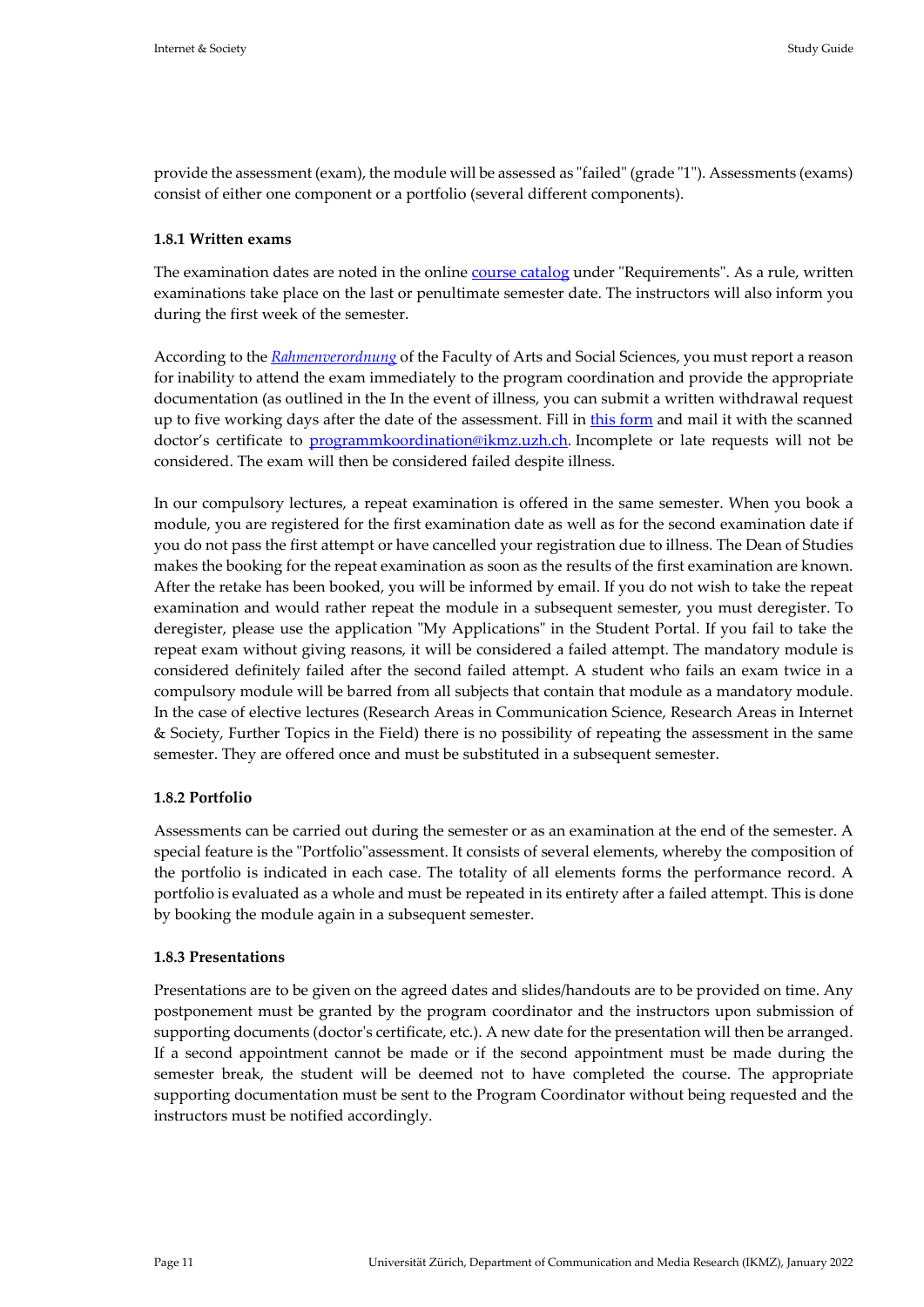### <span id="page-11-0"></span>**1.8.4 Papers**

All dates and deadlines set by the lecturers must be strictly adhered to. This applies to electronic and written versions. Work submitted too late will not be accepted and will be graded with a 1.00. Any extension of the deadline must be applied for and documented (e.g., doctor's certificate) in advance for each individual module with the program coordination. The deadline extension is a postponement of the deadline, for example by as many days as the medical certificate is valid, as long as the deadline for the submission of grades in the semester is not exceeded. The appropriate supporting documentation must be sent to the Program Coordinator without being requested and the instructor must be notified accordingly. After receipt of the documents, the program coordination will inform you whether and which deadline extension will be granted.

### <span id="page-11-1"></span>**1.8.5 Language of the assessments (exams)**

In principle, the Internet & Society program is taught and assessed in English. The module group "Methoden und Forschungslogik" (see 1.4.1) is an exception. The two modules from this group are taught in German. For the Module "Multivariate Statistik" English course materials and exams are provided. The module "Wissenschaftstheorie und Forschungslogik" can be substituted by an English equivalent from the University of Zurich course program upon request at the Program Coordinator.

In general, the language of a course (see [online course catalog\)](https://studentservices.uzh.ch/uzh/anonym/vvz/?sap-language=EN&sap-ui-language=EN#/details/2021/003/CGStudyProgramDetail/50918541/50000007/Philosophische%2520Fakult%25C3%25A4t/50896640/Master%2520of%2520Arts%2520in%2520Sozialwissenschaften%2520(Bologna%25202020)) serves as a guideline for the language of the assessments (exams). All instructors will accept papers in English and, upon early request, also in other of the Swiss national languages (German, French, Italian), provided that they are able to mark them appropriately. There is no entitlement on the part of the student to complete the course work in a language other than the official language of the course. Examination materials will be issued only in the language of the module or course. Students are advised to ask for written confirmation if they are allowed to take the credits in another language.

#### <span id="page-11-2"></span>**1.8.6 Assessments (exams) in case of withdrawal**

Please note that withdrawing from the university does not release you from assessments (exams) in booked modules. Failure to attend will result in an insufficient grade and, in the case of compulsory modules, a possible subject suspension. Modules already booked will not be cancelled due to withdrawal from the university.

#### <span id="page-11-3"></span>**1.9 Pre-Master's modules as part of your BA program**

Students who have earned at least 120 ECTS in a Bachelor's degree program of the Faculty of Arts and Social Sciences (PhF) according to their transcript of records can complete Pre-Master's modules from our programs in the following semester up to a maximum of 30 ECTS. For this purpose, a [request](https://www.phil.uzh.ch/en/studium/studentservices/vorgezogenemastermodule.html) for booking of Pre-Master's modules must be submitted to the Dean of Studies within the stipulated period. The modules "Multivariate Statistik" and "Wissenschaftstheorie und Forschungslogik", but also all elective lectures from the group "Research Areas in Communication Science" are suitable Pre-Master's modules.

#### <span id="page-11-4"></span>**1.10 Additional Requirements**

The Admissions Committee can admit an applicant with additional requirements (*Auflagen*), which are binding and must be fulfilled to complete the Master's degree. In principle, all required modules from the IKMZ [Bachelor's](https://www.ikmz.uzh.ch/en/studies/bachelor/ba-communication-science-and-media-research.html) program could be imposed as additional requirements. If additional requirements are imposed, an exam must be taken for the imposed course/s (pass/fail; no grade) to complete the Master's degree successfully. We recommend completing eventual additional requirements at the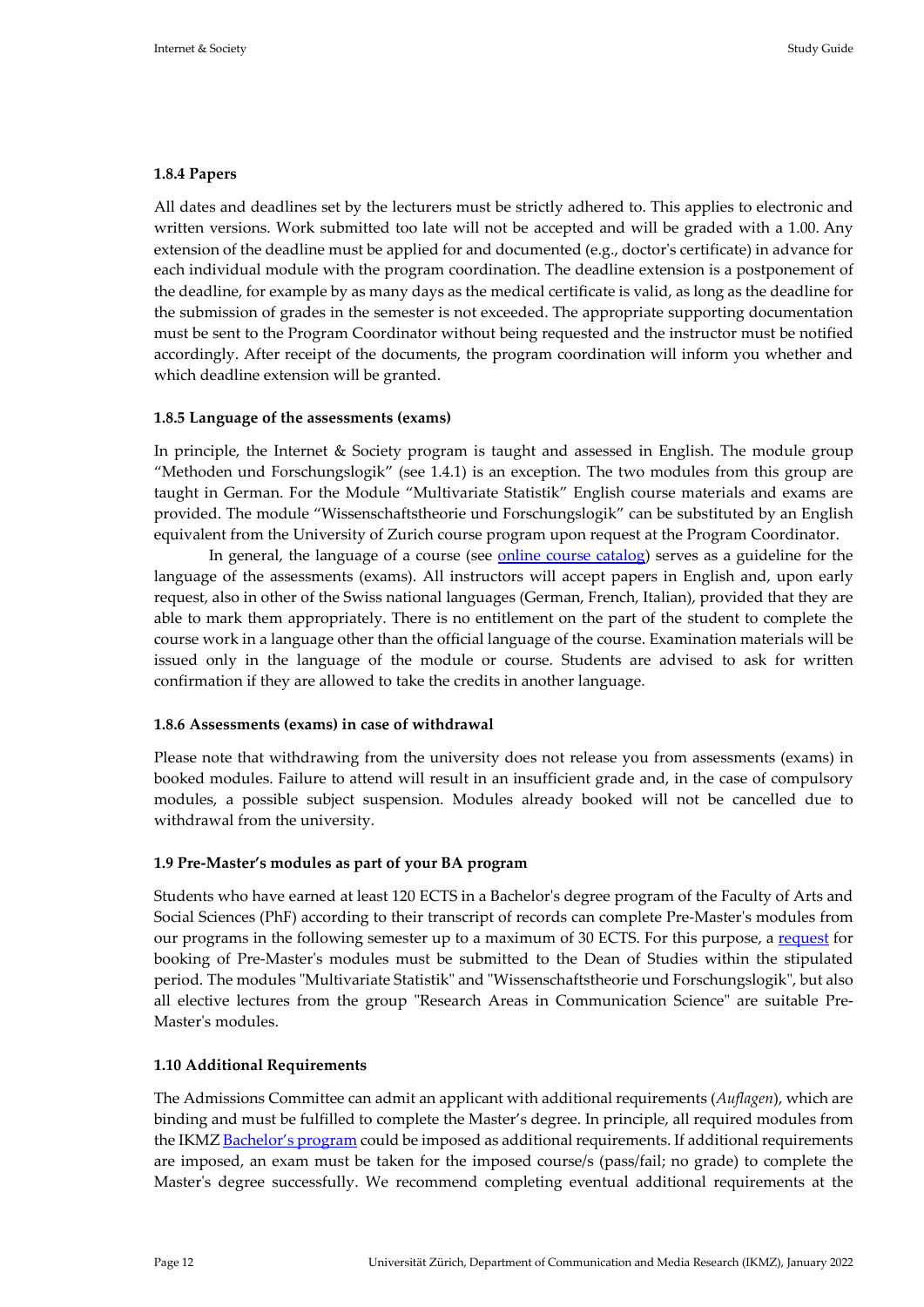beginning of the Master's program. For example, the lecture "Multivariate Statistics" builds up on the two Bachelor modules "Statistik: Einführung" and "Statistik: Aufbau". When the additional requirement courses take place can be found in the [module catalog](https://www.phil.uzh.ch/dam/jcr:04b93adc-5b5f-47fb-bb9b-9cdbee590e8b/MK_06B-7254-120_Kommunikationswissenschaft_und_Medienforschung.pdf) of the Bachelor's program in Communication Science and Media Research.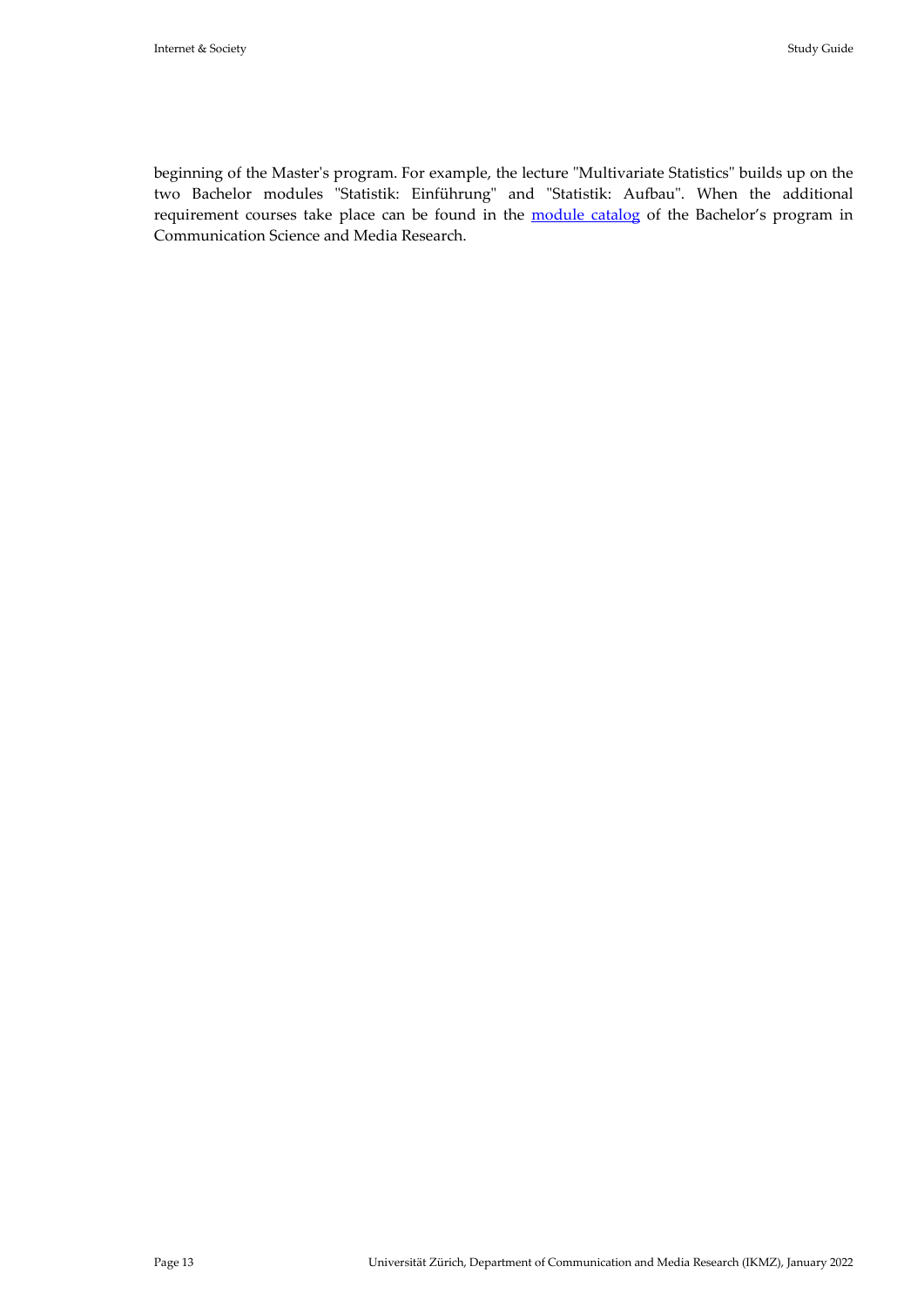# <span id="page-13-0"></span>**2 Contact points and contacts**

# **Location**

Universität Zürich Institut für Kommunikationswissenschaft und Medienforschung (IKMZ) Andreasstrasse 15 CH-8050 Zürich [www.ikmz.uzh.ch/en/study](http://www.ikmz.uzh.ch/en/study)

# **New at IKMZ?**

On our page [Welcome at IKMZ](https://www.ikmz.uzh.ch/en/studies/new-at-ikmz.html) you will find helpful explanatory videos about studying with us.

# **FAQ**

The most frequently asked questions are answered in our FAQ. You will find them on our website under Studies: [FAQ Master](https://www.ikmz.uzh.ch/en/studies/master/faq-ma.html)

# **Study guidance IKMZ**

The IKMZ Teaching and Studies team offers comprehensive study (abroad) advising and is happy to assist you during your studies. For questions regarding our Bachelor's and Master's programs, please contact the Teaching and Studies team via the [contact form.](https://www.ikmz.uzh.ch/en/studies/student-counselling/contact-form.html)

For administrative questions, please contact the **Student Services** of the Faculty of Arts and Social Sciences: [studium@phil.uzh.ch](mailto:studium@phil.uzh.ch%C2%A0)

# **Student Association "Communication"**

As a student, you can advocate for the protection and consideration of your interests before the Department and the University. The most efficient way to do this is to become a member of the Student Association. You can find more information about the Student Association [here](https://fachverein.com/fachvereinsabend/) or on th[e website.](https://www.ikmz.uzh.ch/de/study/fv.html)

# **E-Learning/ OLAT**

As a student, you will be able to use the **OLAT** platform for learning management during your studies. OLAT (Online Learning And Teaching) is the strategic learning management system at the University of Zurich and can be used in a variety of ways. All information on how to use OLAT can be foun[d here.](https://www.zi.uzh.ch/en/teaching-and-research/software-elearning/olat.html)